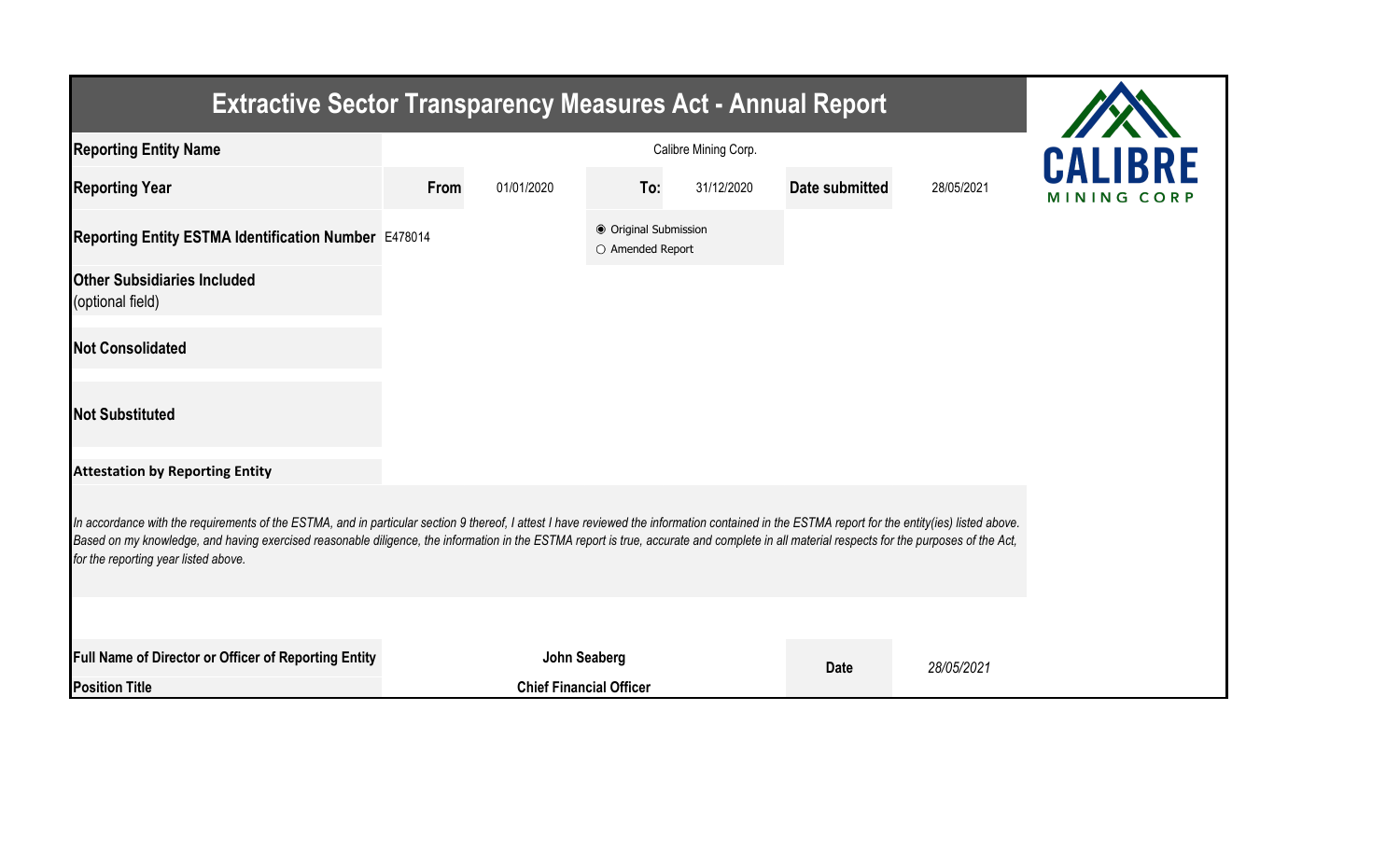| <b>Extractive Sector Transparency Measures Act - Annual Report</b>                                                                                                               |                          |                                                                           |                                        |                          |           |                                                                                                                                                                                                                                |                |                  |                                               |                                      |                                                                                                       |  |
|----------------------------------------------------------------------------------------------------------------------------------------------------------------------------------|--------------------------|---------------------------------------------------------------------------|----------------------------------------|--------------------------|-----------|--------------------------------------------------------------------------------------------------------------------------------------------------------------------------------------------------------------------------------|----------------|------------------|-----------------------------------------------|--------------------------------------|-------------------------------------------------------------------------------------------------------|--|
| <b>Reporting Year</b><br><b>Reporting Entity Name</b><br><b>Reporting Entity ESTMA</b><br><b>Identification Number</b><br><b>Subsidiary Reporting Entities (if</b><br>necessary) | From:                    | 01/01/2020                                                                | To:<br>Calibre Mining Corp.<br>E478014 | 31/12/2020               |           | <b>Currency of the Report</b>                                                                                                                                                                                                  | <b>USD</b>     |                  |                                               |                                      |                                                                                                       |  |
| <b>Payments by Payee</b>                                                                                                                                                         |                          |                                                                           |                                        |                          |           |                                                                                                                                                                                                                                |                |                  |                                               |                                      |                                                                                                       |  |
| Country                                                                                                                                                                          | <b>Payee Name</b>        | Departments, Agency, etc<br>within Payee that Received<br><b>Payments</b> | <b>Taxes</b>                           | <b>Royalties</b>         | Fees      | <b>Production Entitlements</b>                                                                                                                                                                                                 | <b>Bonuses</b> | <b>Dividends</b> | Infrastructure<br><b>Improvement Payments</b> | <b>Total Amount paid to</b><br>Payee | <b>Notes</b>                                                                                          |  |
| Nicaragua                                                                                                                                                                        | Government of Nicaragua  | Direccion General De Ingresos                                             | 7,895,103                              | 7,385,009                | 1,181,891 |                                                                                                                                                                                                                                |                |                  |                                               | 16,462,003                           |                                                                                                       |  |
| Nicaragua                                                                                                                                                                        | Municipality of El Limon |                                                                           |                                        | $\overline{\phantom{a}}$ |           |                                                                                                                                                                                                                                |                |                  | 1,356,392                                     |                                      | In-kind contributions valued at cost to<br>1,356,392 provide electricity for the town of El<br>Limon. |  |
|                                                                                                                                                                                  |                          |                                                                           |                                        |                          |           |                                                                                                                                                                                                                                |                |                  |                                               |                                      |                                                                                                       |  |
|                                                                                                                                                                                  |                          |                                                                           |                                        |                          |           |                                                                                                                                                                                                                                |                |                  |                                               |                                      |                                                                                                       |  |
|                                                                                                                                                                                  |                          |                                                                           |                                        |                          |           |                                                                                                                                                                                                                                |                |                  |                                               |                                      |                                                                                                       |  |
| <b>Additional Notes:</b>                                                                                                                                                         |                          |                                                                           |                                        |                          |           | All payments have been reported in Calibre's reporting currency which is in US dollars. Payments denominated in Nicaraguan Cordobas are translated at the exchange rate at the date of the transaction ranging between USD/NIO |                |                  |                                               |                                      |                                                                                                       |  |